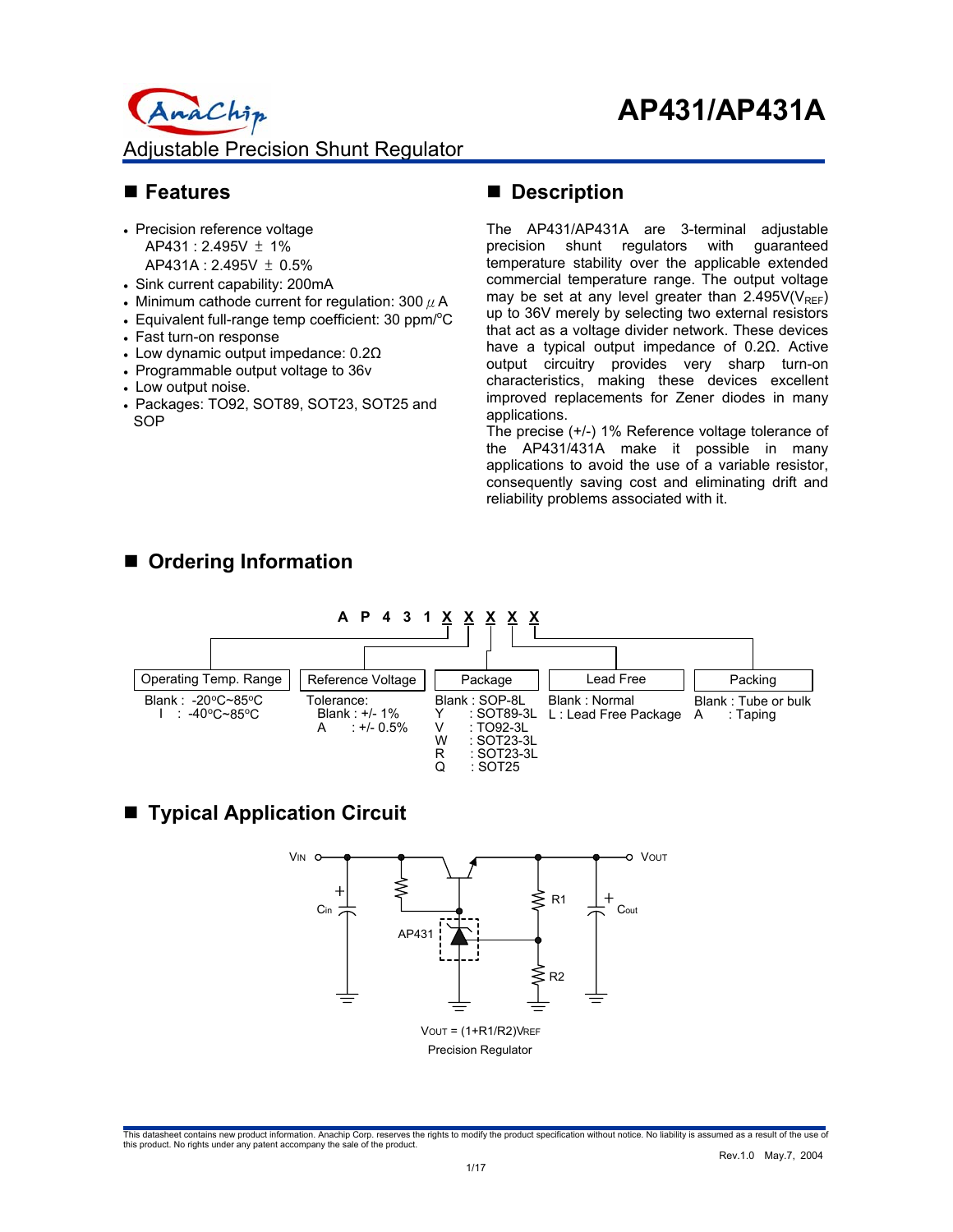

## ■ **Block Diagram**



## **Symbol**



# **Pin Configuration**

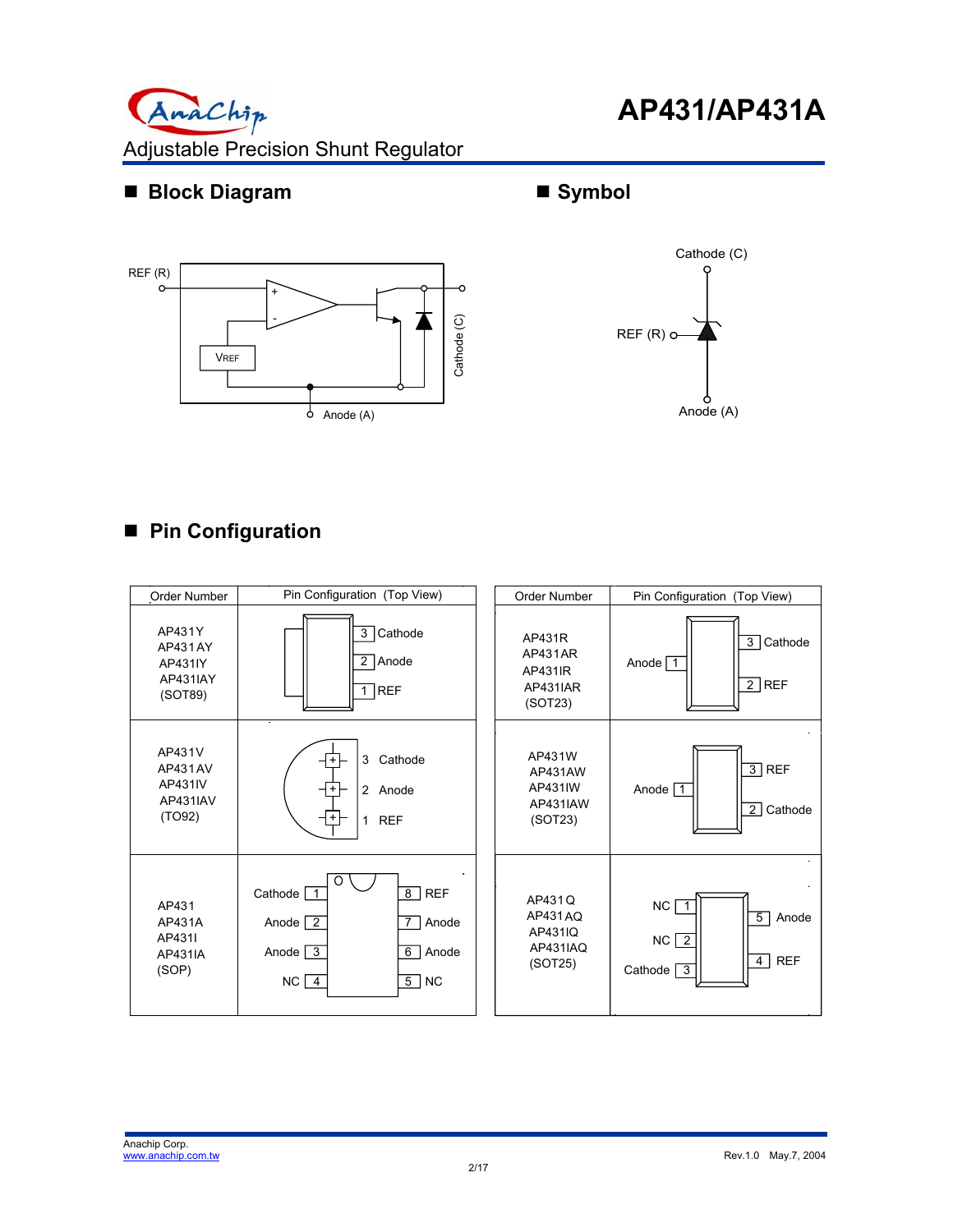## **Marking Information**

#### **(1) SOT23 / SOT25 / SOT89**

| P/N Type | X X |
|----------|-----|
| AP431Y   | A 4 |
| AP431AY  | A 5 |
| AP431IY  | ΑA  |
| AP431IAY | ΑB  |
| AP431W   | A 6 |
| AP431AW  | A 7 |
| AP431IW  | ΑC  |
| AP431IAW | A D |
| AP431R   | A 8 |
| AP431AR  | A 9 |
| AP431IR  | AΕ  |
| AP431IAR | ΑF  |
| AP431Q   | A 2 |
| AP431AQ  | A 3 |
| AP431IQ  | A G |
| AP431IAQ | ΑН  |



#### **(2) SOP**



**(3)TO92** 

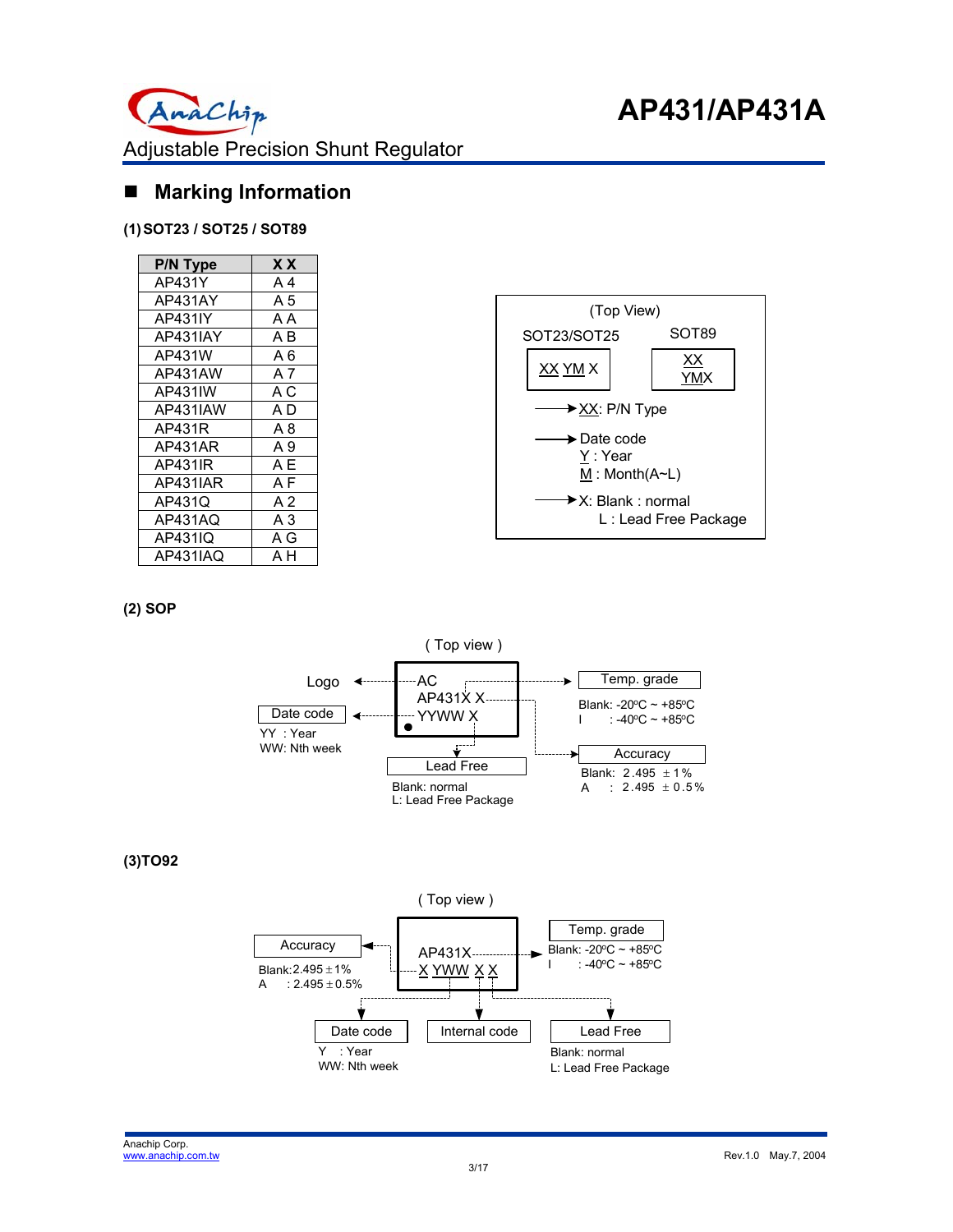## **Absolute Maximum Ratings**

| $\frac{1}{2}$ $\frac{1}{2}$ $\frac{1}{2}$ $\frac{1}{2}$ $\frac{1}{2}$ $\frac{1}{2}$ $\frac{1}{2}$ $\frac{1}{2}$ $\frac{1}{2}$ $\frac{1}{2}$ $\frac{1}{2}$ $\frac{1}{2}$ $\frac{1}{2}$ $\frac{1}{2}$ $\frac{1}{2}$ $\frac{1}{2}$ $\frac{1}{2}$ $\frac{1}{2}$ $\frac{1}{2}$ $\frac{1}{2}$ $\frac{1}{2}$ $\frac{1}{2}$ |  |
|---------------------------------------------------------------------------------------------------------------------------------------------------------------------------------------------------------------------------------------------------------------------------------------------------------------------|--|

Note 1: TJ, max = $150^{\circ}$ C Note 2: Ratings apply to ambient temperature at  $25^{\circ}$ C

### **Electrical Characteristics** (Ta=25°C, unless otherwise specified.)

| <b>PARAMETER</b>                                                                                          | <b>TEST CONDITIONS</b>                                                                                       | <b>SYMBOL</b>       | MIN.                    | TYP. I | MAX.   | <b>UNIT</b>       |        |
|-----------------------------------------------------------------------------------------------------------|--------------------------------------------------------------------------------------------------------------|---------------------|-------------------------|--------|--------|-------------------|--------|
| Reference voltage                                                                                         | AP431<br>$V_{KA}$ = $V_{REF}$ ,                                                                              |                     | $V_{REF}$               |        |        | 2.470 2.495 2.520 | $\vee$ |
|                                                                                                           | $I_{KA}$ = 10mA (Fig.1) $AP431A$                                                                             |                     |                         | 2.482  |        | 2.507             |        |
| Deviation of Reference input voltage $ V_{KA} = V_{REF}$ , $I_{KA} = 10mA$ ,<br>over temperature (Note 3) | $Ta = Full range (Fig.1)$                                                                                    |                     | $V_{REF}$               |        | 8.0    | 20                | mV     |
| Ratio of the change in Reference<br>voltage to the change in Cathode                                      | $I_{KA}$ = 10mA (Fig.2) $\sim$ $V_{REF}$                                                                     | $V_{KA}$ = 10V      | $\Delta V_{REF}$        |        | $-1.4$ | $-2.0$            | mV/V   |
| voltage                                                                                                   |                                                                                                              | $V_{KA}$ = 36V ~10V | $\Delta V_{KA}$         |        | -1     | $-2$              | mV/V   |
| Reference input current                                                                                   | $R1 = 10KΩ, R2 = ∞ IKA = 10mA$<br>(Fig.2)                                                                    |                     | <b>IREF</b>             |        | 1.4    | 3.5               | μA     |
| Deviation of Reference input current $ R1 = 10K\Omega, R2 = \infty$ $I_{KA} = 10mA$<br>over temperature   | Ta = Full range (Fig.2)                                                                                      |                     | $\alpha$ <sub>REF</sub> |        | 0.4    | 1.2               | μA     |
| Minimum Cathode current for<br>regulation                                                                 | $V_{KA}$ = $V_{REF}$ (Fig.1)                                                                                 |                     | $I_{\text{KA}(MIN)}$    |        | 0.19   | 0.5               | mA     |
| Off-state current                                                                                         | $V_{KA}$ = 36V, $V_{REF}$ = 0V (Fig.3)                                                                       |                     | $I_{\mathsf{KA(OFF)}}$  |        | 0.1    | 1.0               | μA     |
| Dynamic output impedance (Note 4)                                                                         | $V_{KA}$ = $V_{REF}$ $V_{KA}$ = $V_{REF}$<br>$\Delta I_{KA}$ = 0.1mA ~ 15mA<br>Frequency $\leq$ 1KHz (Fig.1) |                     | $ Z_{KA} $              |        | 0.2    | 0.5               | Ω      |

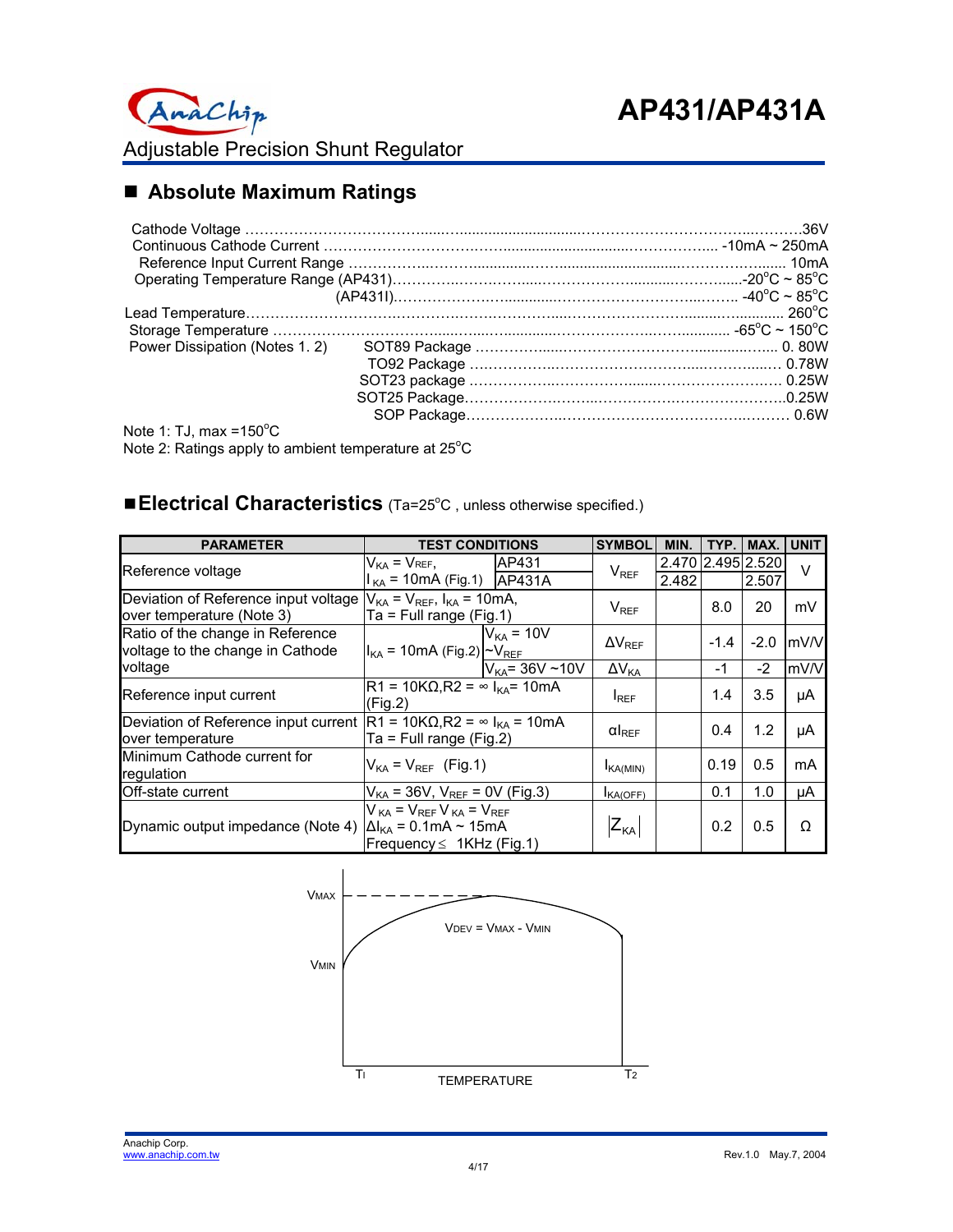

# Adjustable Precision Shunt Regulator

Note 3. Deviation of reference input voltage,  $V_{DEV}$ , is defined as the maximum variation of the reference over the full temperature range.

The average temperature coefficient of the reference input voltage  $\alpha V_{REF}$  is defined as:

2 1 6 REF DEV REF T T ) 10 V (25 C) <sup>V</sup> ( <sup>V</sup> <sup>−</sup> <sup>⋅</sup> ° *<sup>α</sup>* <sup>=</sup> ……………………..……………….. ( ) <sup>C</sup> ppm°

Where:

 $T2 - T1 = full temperature change.$ 

naChip

■ Test Circuits

 $\alpha$  V<sub>REF</sub> can be positive or negative depending on whether the slope is positive or negative.

Note 4. The dynamic output impedance, 
$$
R_z
$$
, is defined as:

$$
Z_{\kappa A} = \frac{\Delta V_{\kappa A}}{\Delta I_{\kappa A}}
$$

When the device is programmed with two external resistors R1 and R2 (see Figure 2.), the dynamic output impedance of the overall circuit, is defined as:

$$
\left|Z_{\kappa A}\right| = \frac{\Delta v}{\Delta i} \approx Z_{\kappa A} \left| \quad (1 + \frac{R1}{R2}) \right|
$$



Fig1. Test Circuit for  $V_{KA} = V_{REF}$ 

Fig2. Test circuit for  $V_{KA} > V_{REF}$ 

Fig3. Test Circuit for off-state Current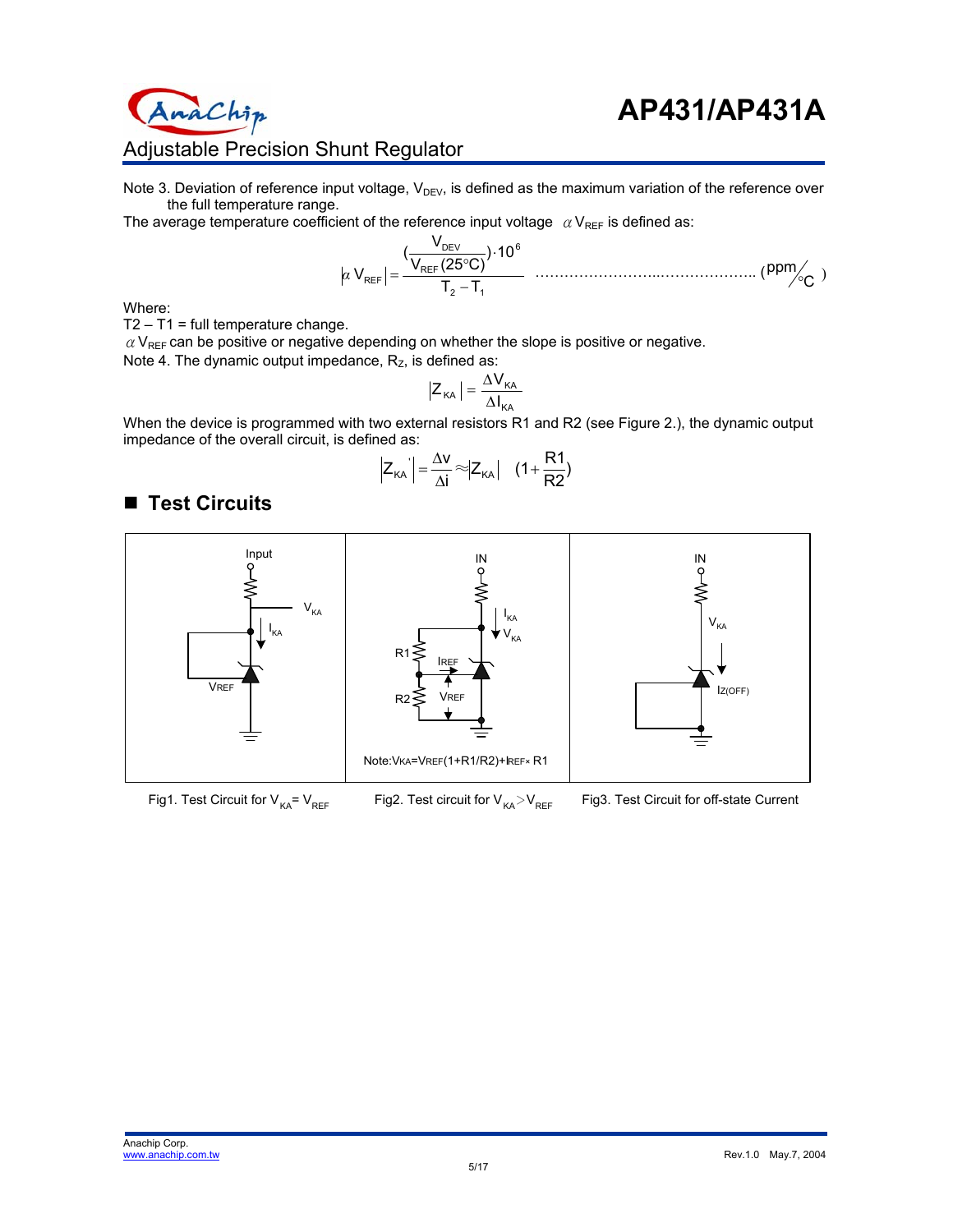

## **Typical Performance Characteristics**



#### Reference Voltage Vs Free-Air Temperature











Reference input current Vs free Temperature

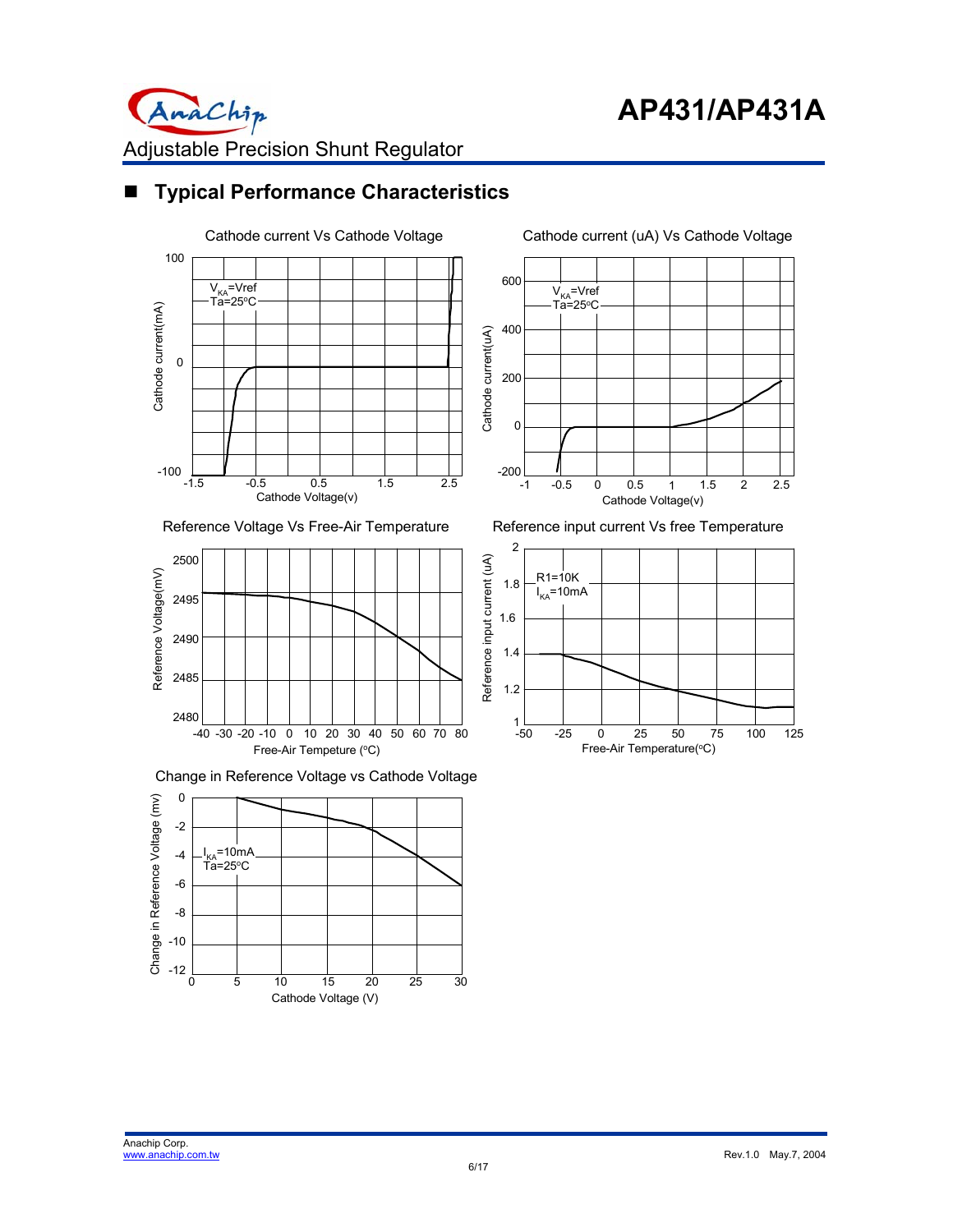

# ■ **Typical Performance Characteristics(Continued)**





TEST CIRCUIT FOR VOLTAGE AMPLIFICATION





TEST CIRCUIT FOR REFERENCE IMPEDANCE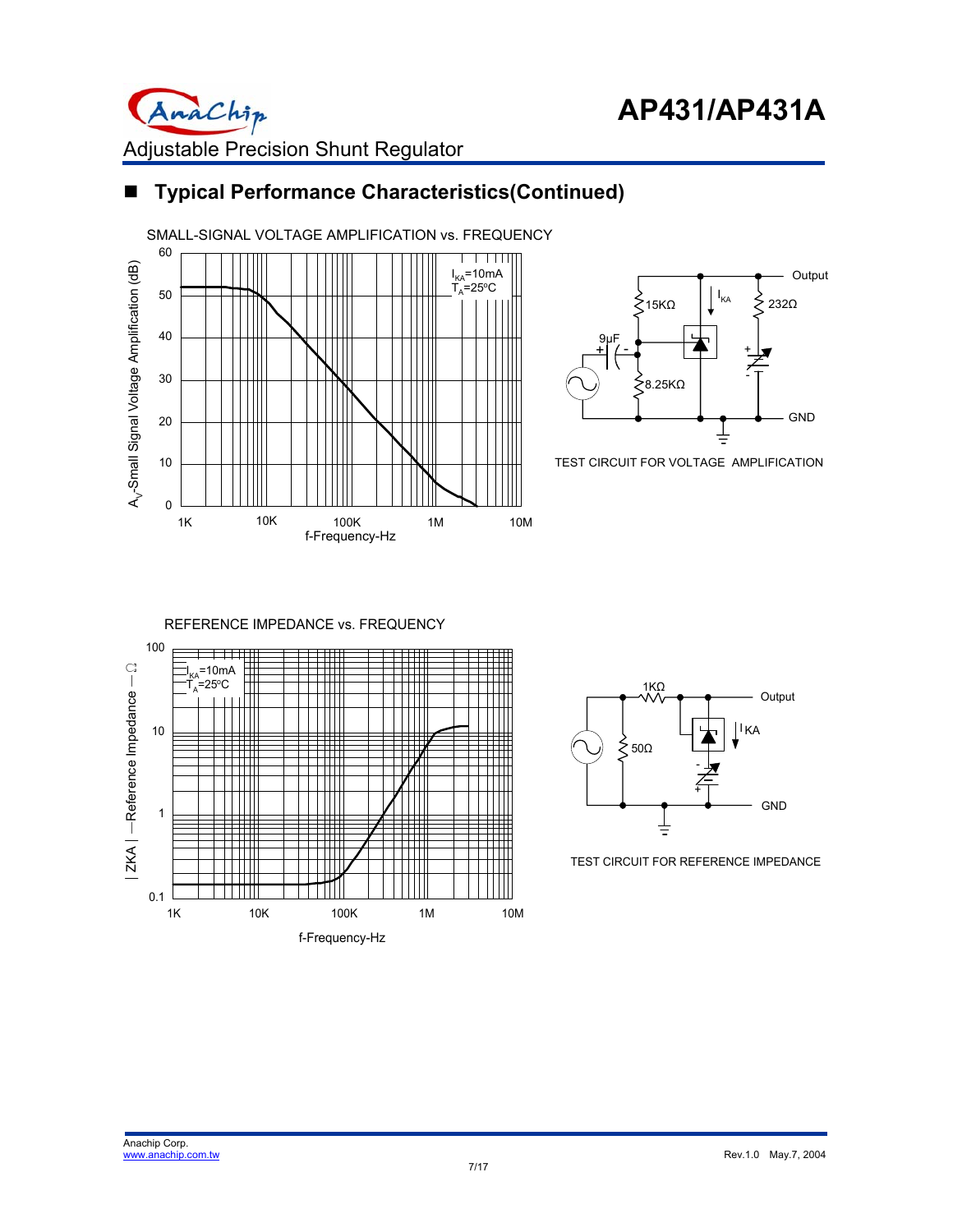











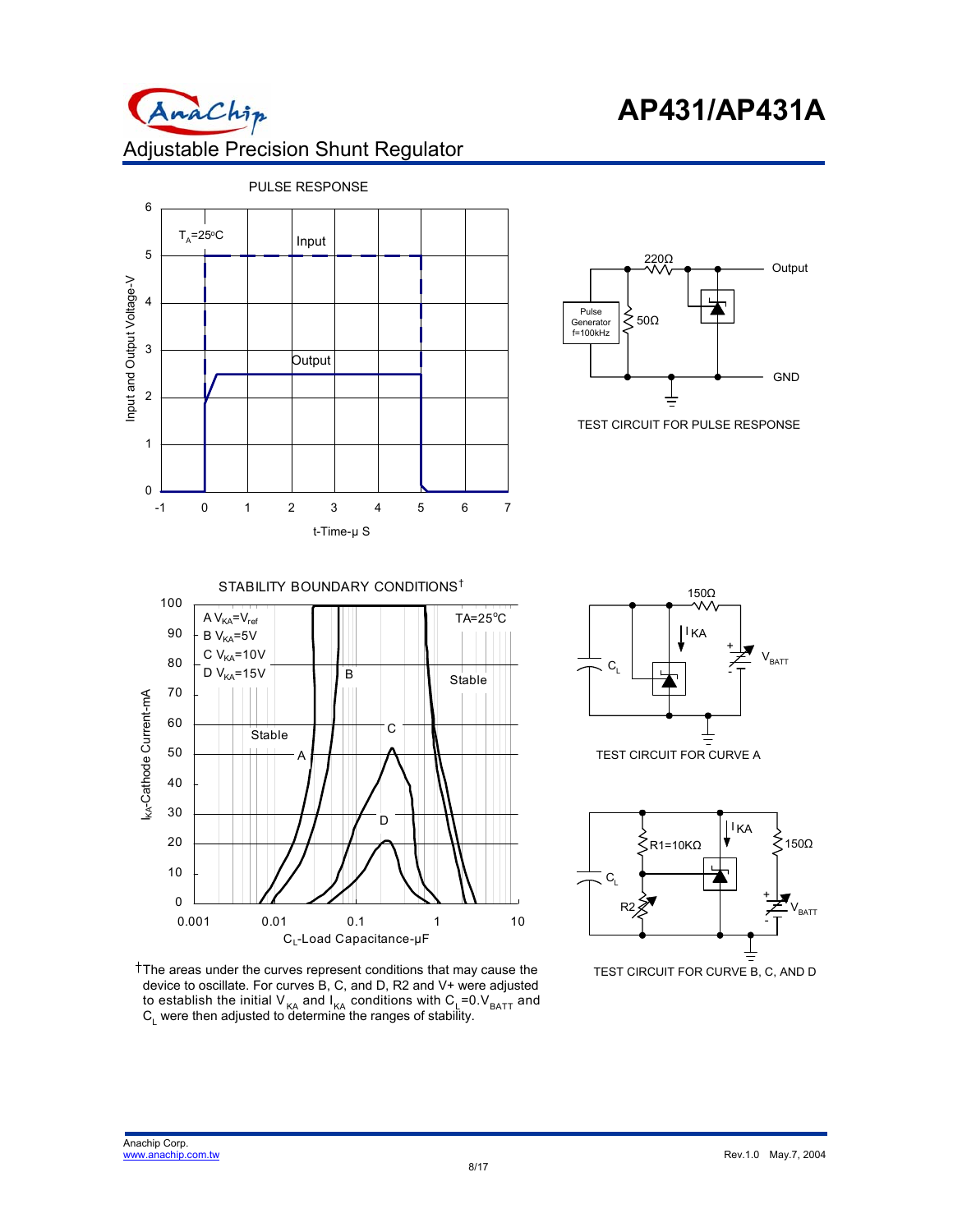

## **Application Examples**

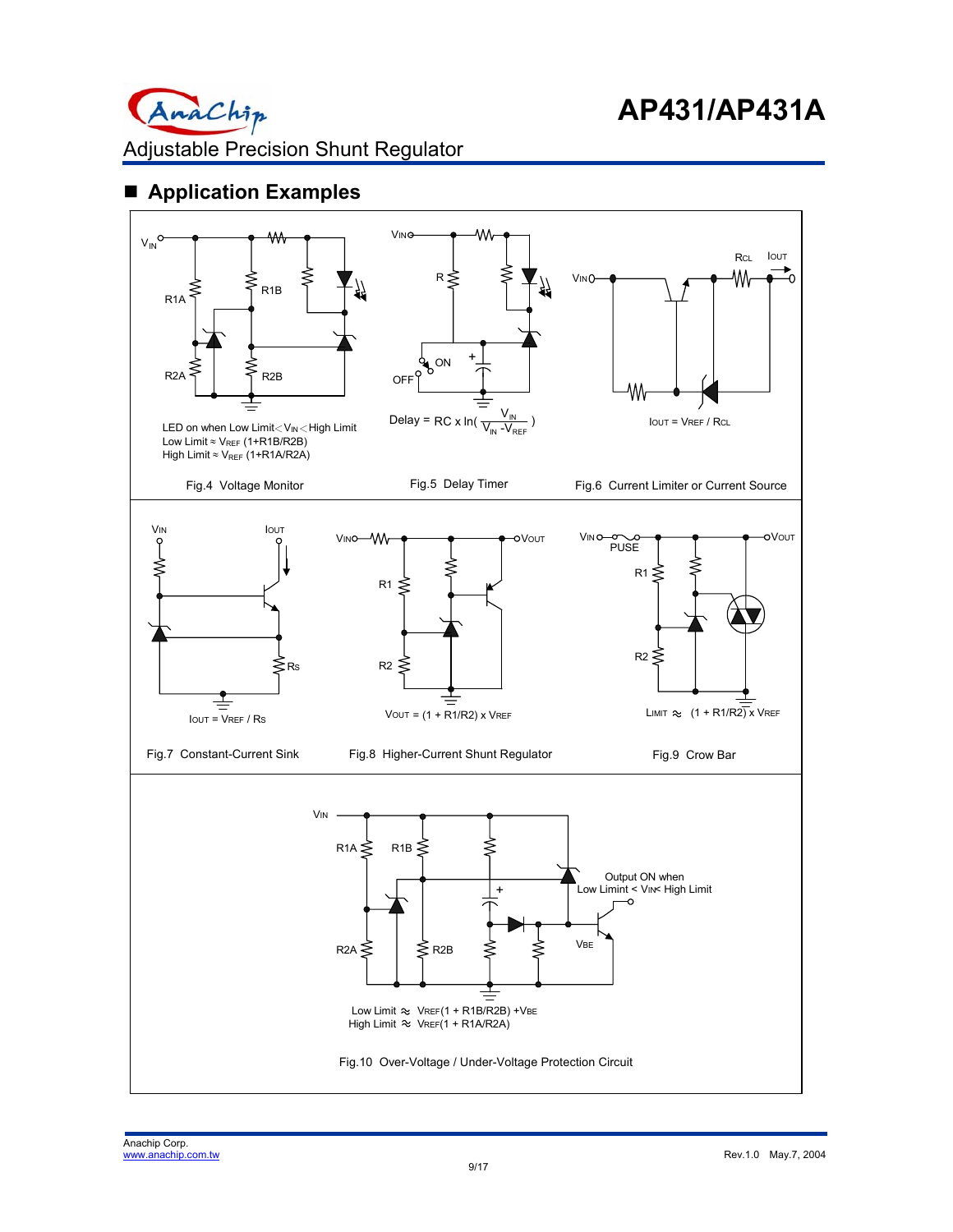

## **Package Diagrams**

**(1) SOT89-3L Package Outline Dimension** 



| <b>Symbol</b> |      | <b>Dimensions In Millimeters</b> |      | <b>Dimensions In Inches</b> |       |       |  |
|---------------|------|----------------------------------|------|-----------------------------|-------|-------|--|
|               | Min. | Nom.                             | Max. | Min.                        | Nom.  | Max.  |  |
| A             | 1.40 | 1.50                             | 1.60 | 0.055                       | 0.059 | 0.063 |  |
| b             | 0.36 | 0.42                             | 0.48 | 0.014                       | 0.016 | 0.018 |  |
| b1            | 0.41 | 0.47                             | 0.53 | 0.016                       | 0.043 | 0.051 |  |
| С             | 0.35 | 0.39                             | 0.43 | 0.014                       | 0.015 | 0.017 |  |
| D             | 4.40 | 4.50                             | 4.60 | 0.173                       | 0.177 | 0.181 |  |
| D1            | 1.40 | 1.60                             | 1.75 | 0.055                       | 0.062 | 0.069 |  |
| e             | 2.90 | 3.00                             | 3.10 | 0.114                       | 0.118 | 0.122 |  |
| e1            | 1.45 | 1.50                             | 1.55 | 0.057                       | 0.059 | 0.061 |  |
| E.            | 2.40 | 2.50                             | 2.60 | 0.094                       | 0.098 | 0.102 |  |
| HE            | 3.94 |                                  | 4.25 | 0.155                       |       | 0.167 |  |
|               | 0.80 |                                  | 1.20 | 0.031                       |       | 0.047 |  |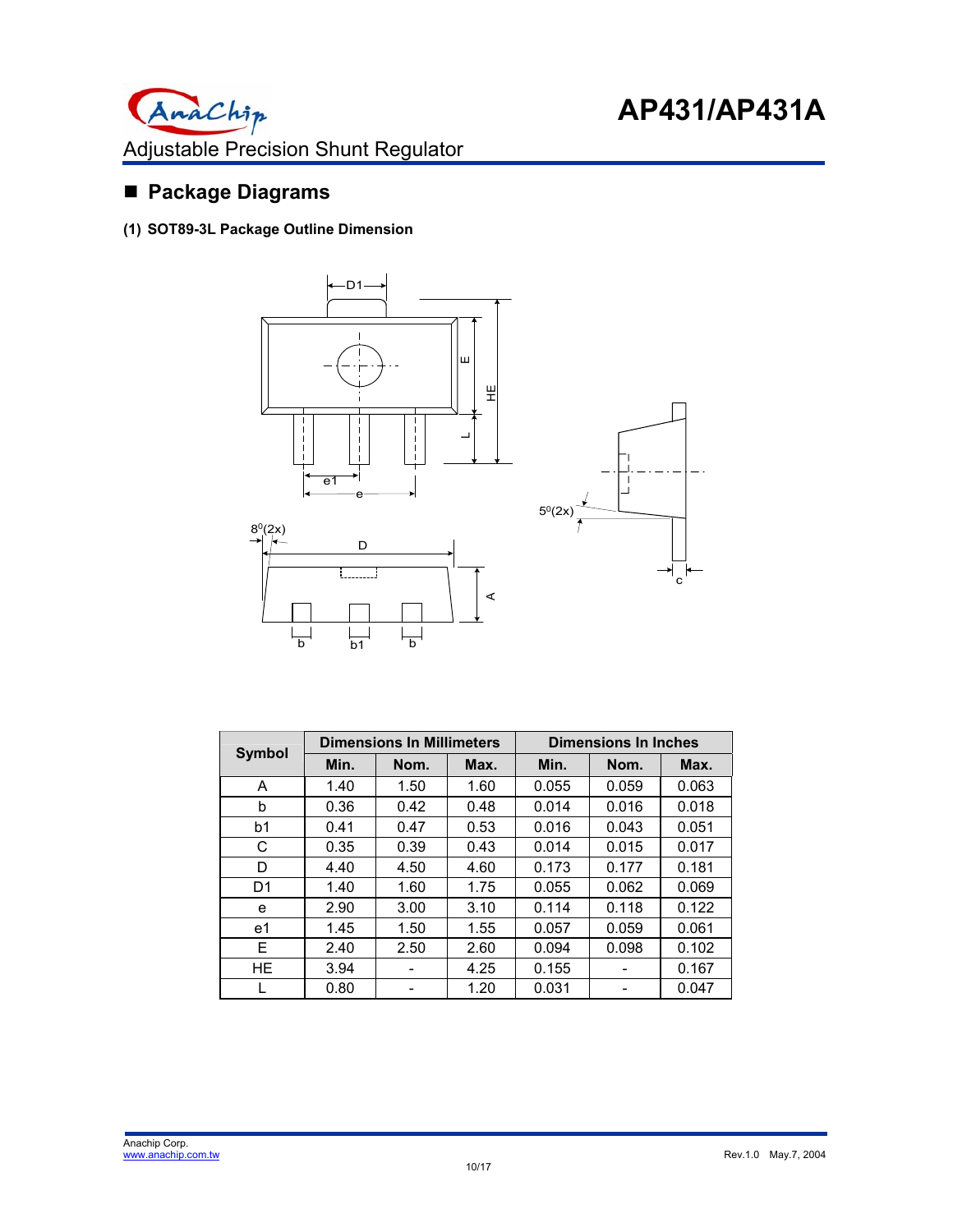

## **(2) TO92-3L Package Outline Dimension**



| <b>Symbol</b>  |       | <b>Dimensions In Millimeters</b> |        | <b>Dimensions In Inches</b> |       |       |
|----------------|-------|----------------------------------|--------|-----------------------------|-------|-------|
|                | Min.  | Nom.                             | Max.   | Min.                        | Nom.  | Max.  |
| A              | 3.302 | 3.556                            | 3.810  | 0.130                       | 0.140 | 0.150 |
| A <sub>1</sub> | 1.016 |                                  |        | 0.040                       |       |       |
| b              | 0.330 | 0.381                            | 0.432  | 0.013                       | 0.015 | 0.017 |
| b1             | 0.406 | 0.457                            | 0.506  | 0.016                       | 0.018 | 0.020 |
| D              | 4.445 | 4.572                            | 4.699  | 0.175                       | 0.180 | 0.185 |
| Е              | 4.445 | 4.572                            | 4.699  | 0.175                       | 0.180 | 0.185 |
|                | 13.00 |                                  | 15.500 | 0.512                       | ۰     | 0.610 |
| e              | 1.150 | 1.270                            | 1.390  | 0.045                       | 0.050 | 0.055 |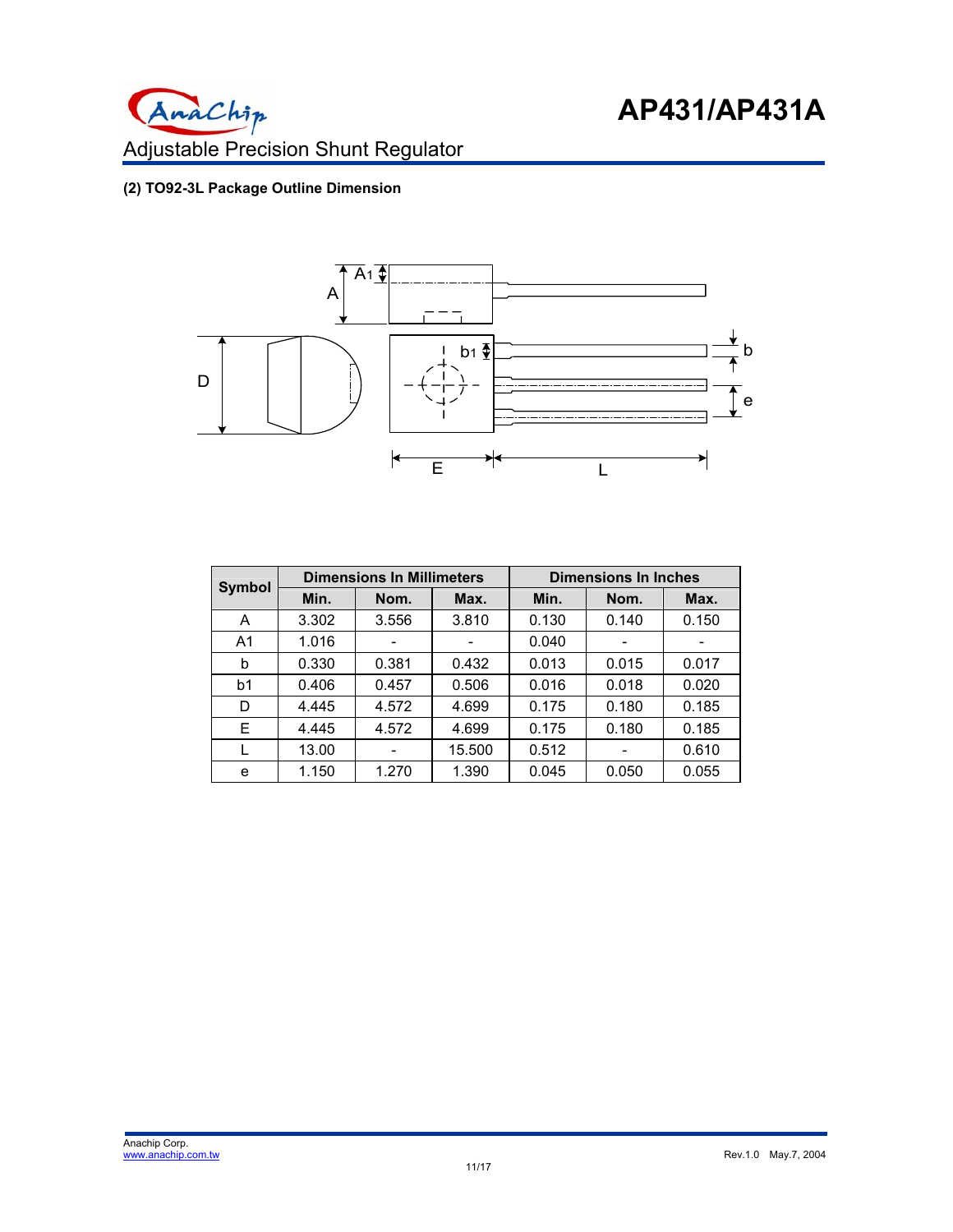

#### **(3) SOT23-5L Package Outline Dimension**









|                |             | <b>Dimensions In Millimeters</b> |              | <b>Dimensions In Inches</b> |             |              |
|----------------|-------------|----------------------------------|--------------|-----------------------------|-------------|--------------|
| <b>Symbol</b>  | Min.        | Nom.                             | Max.         | Min.                        | Nom.        | Max.         |
| A              | 1.05        | 1.20                             | 1.35         | 0.041                       | 0.047       | 0.053        |
| A1             | 0.05        | 0.10                             | 0.15         | 0.002                       | 0.004       | 0.006        |
| A2             | 1.00        | 1.10                             | 1.20         | 0.039                       | 0.043       | 0.047        |
| b              | 0.25        |                                  | 0.55         | 0.010                       |             | 0.022        |
| b1             | 0.25        | 0.40                             | 0.45         | 0.010                       | 0.016       | 0.018        |
| c              | 0.08        |                                  | 0.20         | 0.003                       |             | 0.008        |
| c1             | 0.08        | 0.11                             | 0.15         | 0.003                       | 0.004       | 0.006        |
| D              | 2.70        | 2.85                             | 3.00         | 0.106                       | 0.112       | 0.118        |
| Е              | 2.60        | 2.80                             | 3.00         | 0.102                       | 0.110       | 0.118        |
| E <sub>1</sub> | 1.50        | 1.60                             | 1.70         | 0.059                       | 0.063       | 0.067        |
| L              | 0.35        | 0.45                             | 0.55         | 0.014                       | 0.018       | 0.022        |
| L1             |             | 0.60 Ref.                        |              |                             | 0.024 Ref.  |              |
| e              |             | 0.95 Bsc.                        |              | 0.037 Bsc.                  |             |              |
| e1             | 1.90 Bsc.   |                                  |              | 0.075 Bsc.                  |             |              |
| $\theta$       | $0^{\circ}$ | $5^{\circ}$                      | $10^{\circ}$ | $0^{\circ}$                 | $5^{\circ}$ | $10^{\circ}$ |
| $\theta$ 1     | $3^{\circ}$ | $5^{\circ}$                      | $7^\circ$    | $3^{\circ}$                 | $5^\circ$   | $7^\circ$    |
| $\theta$ 2     | $6^{\circ}$ | $8^{\circ}$                      | $10^{\circ}$ | $6^{\circ}$                 | $8^\circ$   | $10^{\circ}$ |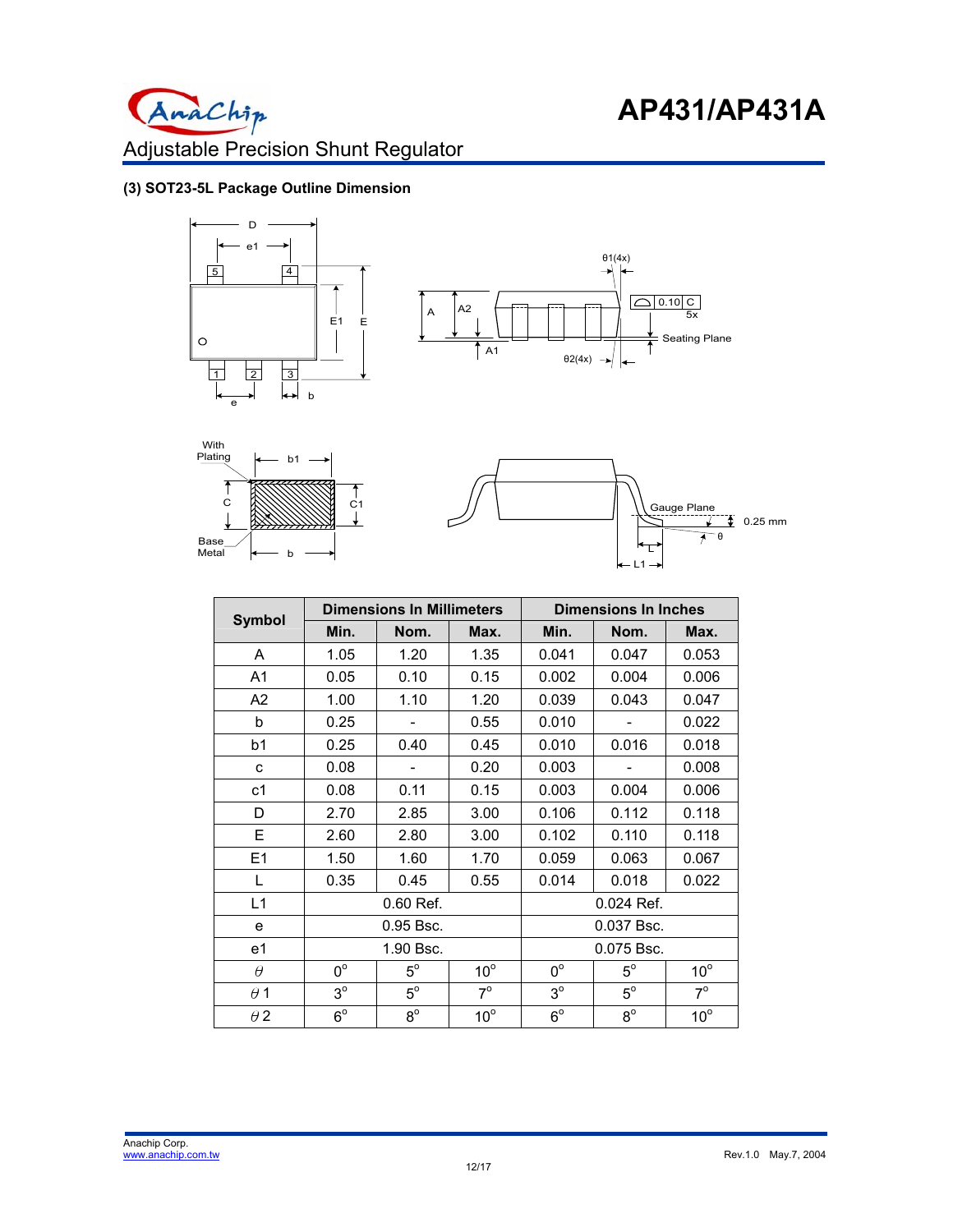

### **(4) SOT23-3L Package Outline Dimension**







| <b>Symbol</b>  |      | <b>Dimensions In Millimeters</b> |      | Dimensions In Inches |       |       |
|----------------|------|----------------------------------|------|----------------------|-------|-------|
|                | Min. | Nom.                             | Max. | Min.                 | Nom.  | Max.  |
| A              | 1.00 | 1.20                             | 1.40 | 0.039                | 0.047 | 0.055 |
| A <sub>1</sub> | 0.00 |                                  | 0.10 | 0.000                |       | 0.004 |
| A2             | 1.00 | 1.15                             | 1.30 | 0.039                | 0.045 | 0.051 |
| b              | 0.35 |                                  | 0.50 | 0.014                |       | 0.020 |
| C              | 0.10 | 0.175                            | 0.25 | 0.004                | 0.007 | 0.010 |
| D              | 2.70 | 2.90                             | 3.10 | 0.106                | 0.114 | 0.122 |
| Е              | 1.40 | 1.60                             | 1.80 | 0.055                | 0.063 | 0.071 |
| e              | 1.70 | 2.00                             | 2.30 | 0.067                | 0.079 | 0.091 |
| HE.            | 2.40 | 2.70                             | 3.00 | 0.094                | 0.106 | 0.118 |
|                | 0.30 |                                  | 0.55 | 0.012                |       | 0.022 |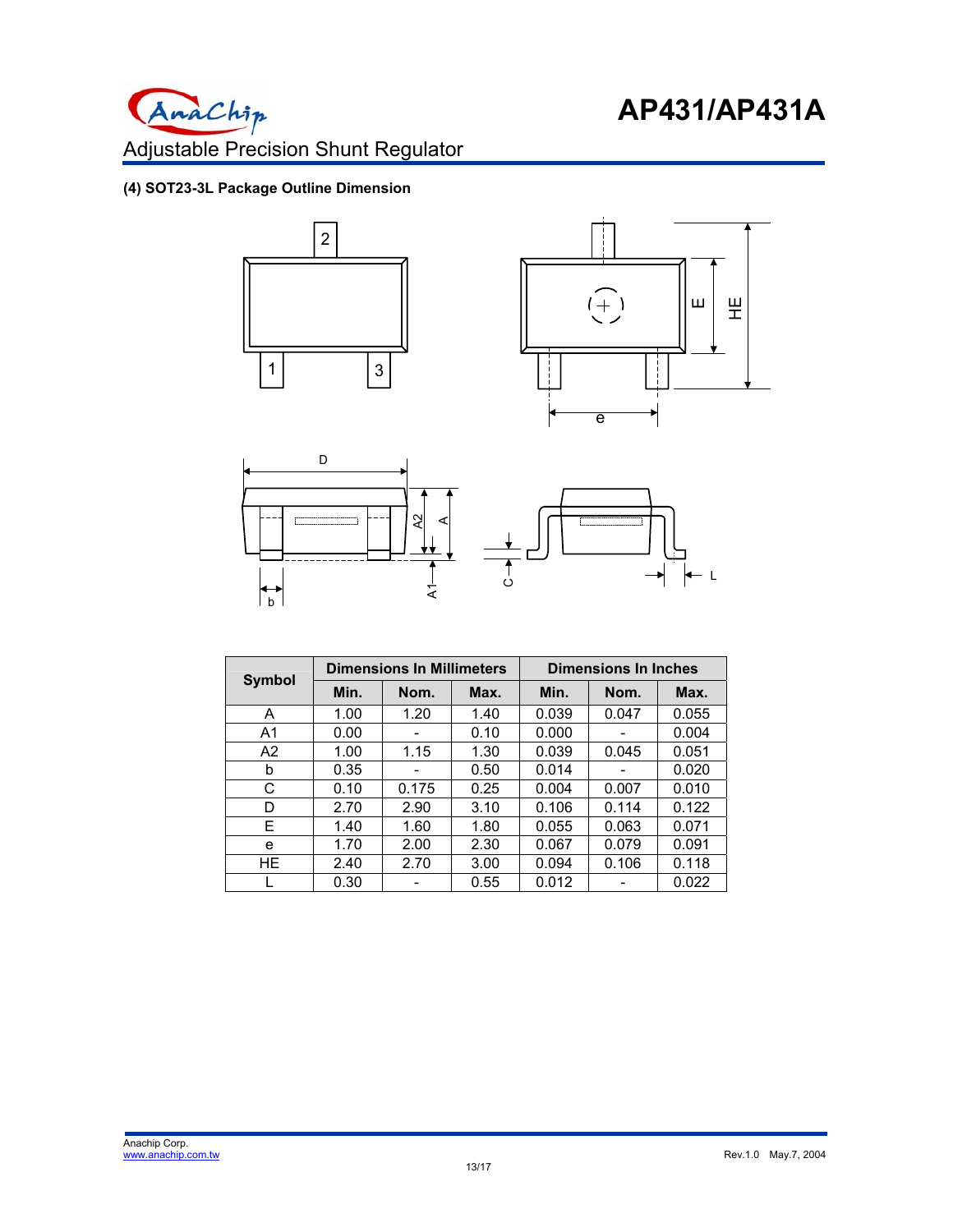

#### **(5) SOP-8L Package Outline Dimension**









|                | <b>Dimensions In Millimeters</b> |      |           | <b>Dimensions In Inches</b> |       |           |
|----------------|----------------------------------|------|-----------|-----------------------------|-------|-----------|
| <b>Symbol</b>  | Min.                             | Nom. | Max.      | Min.                        | Nom.  | Max.      |
| A              | 1.40                             | 1.60 | 1.75      | 0.055                       | 0.063 | 0.069     |
| A <sub>1</sub> | 0.10                             |      | 0.25      | 0.040                       |       | 0.100     |
| A <sub>2</sub> | 1.30                             | 1.45 | 1.50      | 0.051                       | 0.057 | 0.059     |
| B              | 0.33                             | 0.41 | 0.51      | 0.013                       | 0.016 | 0.020     |
| C              | 0.19                             | 0.20 | 0.25      | 0.0075                      | 0.008 | 0.010     |
| D              | 4.80                             | 5.05 | 5.30      | 0.189                       | 0.199 | 0.209     |
| E.             | 3.70                             | 3.90 | 4.10      | 0.146                       | 0.154 | 0.161     |
| e              |                                  | 1.27 |           |                             | 0.050 |           |
| н              | 5.79                             | 5.99 | 6.20      | 0.228                       | 0.236 | 0.244     |
|                | 0.38                             | 0.71 | 1.27      | 0.015                       | 0.028 | 0.050     |
|                |                                  |      | 0.10      |                             |       | 0.004     |
| $\theta$       | $0^{\circ}$                      |      | $8^\circ$ | $0^{\circ}$                 |       | $8^\circ$ |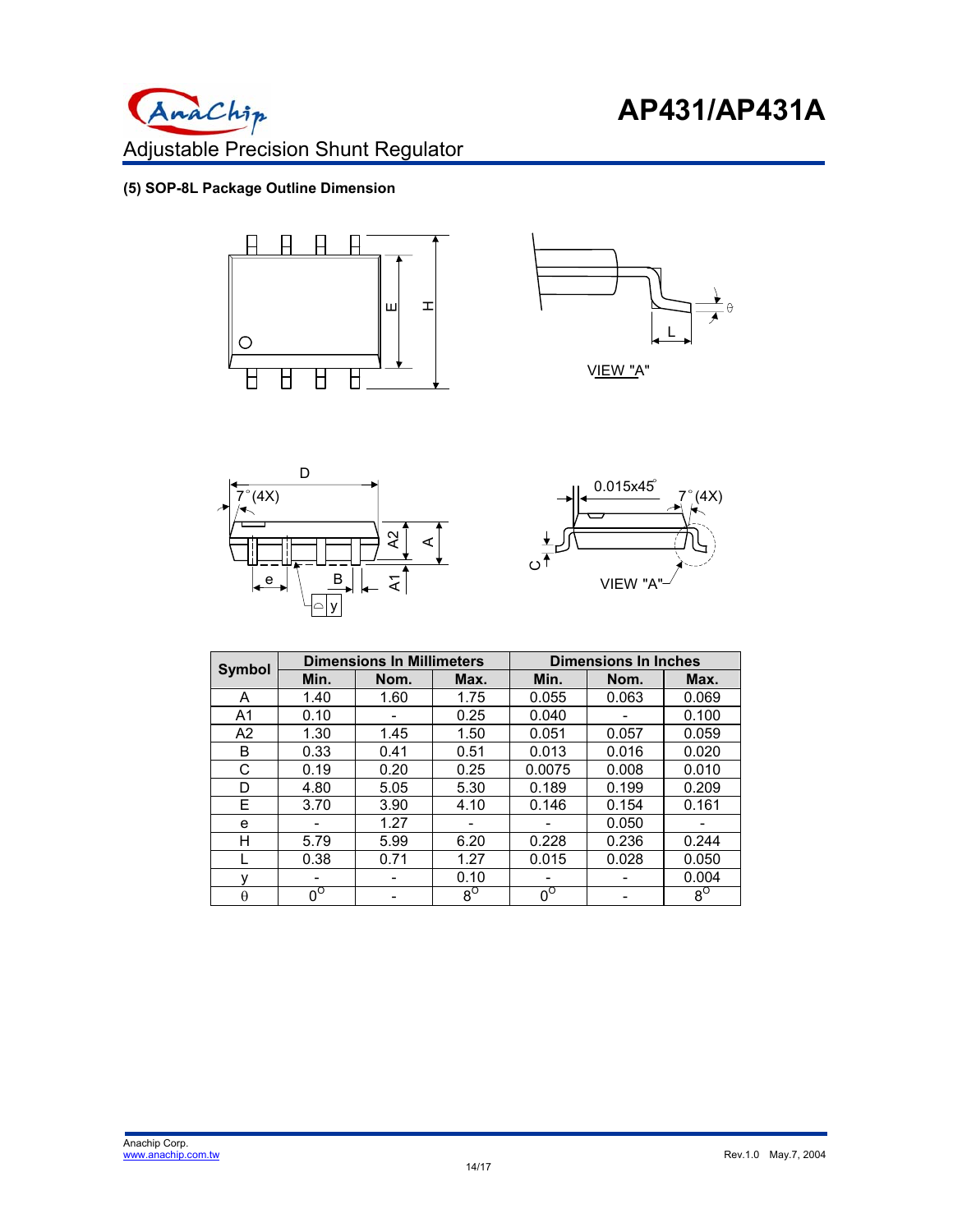

### **Taping Information**

**(1)TO92 TAPING** 



|                |      | <b>Millimeters</b> |      | <b>Inches</b> |       |       |
|----------------|------|--------------------|------|---------------|-------|-------|
| <b>Symbol</b>  | Min. | Typ.               | Max. | Min.          | Typ.  | Max.  |
| Po             | 12.4 | 12.7               | 13.0 | 0.488         | 0.500 | 0.512 |
| М              | 2.0  | 2.5                | 3.0  | 0.079         | 0.098 | 0.118 |
| Ho             | 15.5 | 16.0               | 16.5 | 0.610         | 0.630 | 0.650 |
| Do             |      | 4.0                |      |               | 0.157 |       |
| A              | -    | 6.0                | -    |               | 0.236 |       |
| Δh             | 0.0  |                    | 1.0  | 0.000         |       | 0.039 |
| т              |      | 18.0               |      |               | 0.709 |       |
| F <sub>1</sub> | 2.4  | 2.5                | 2.9  | 0.094         | 0.098 | 0.114 |
| F <sub>2</sub> | 2.4  | 2.5                | 2.9  | 0.094         | 0.098 | 0.114 |

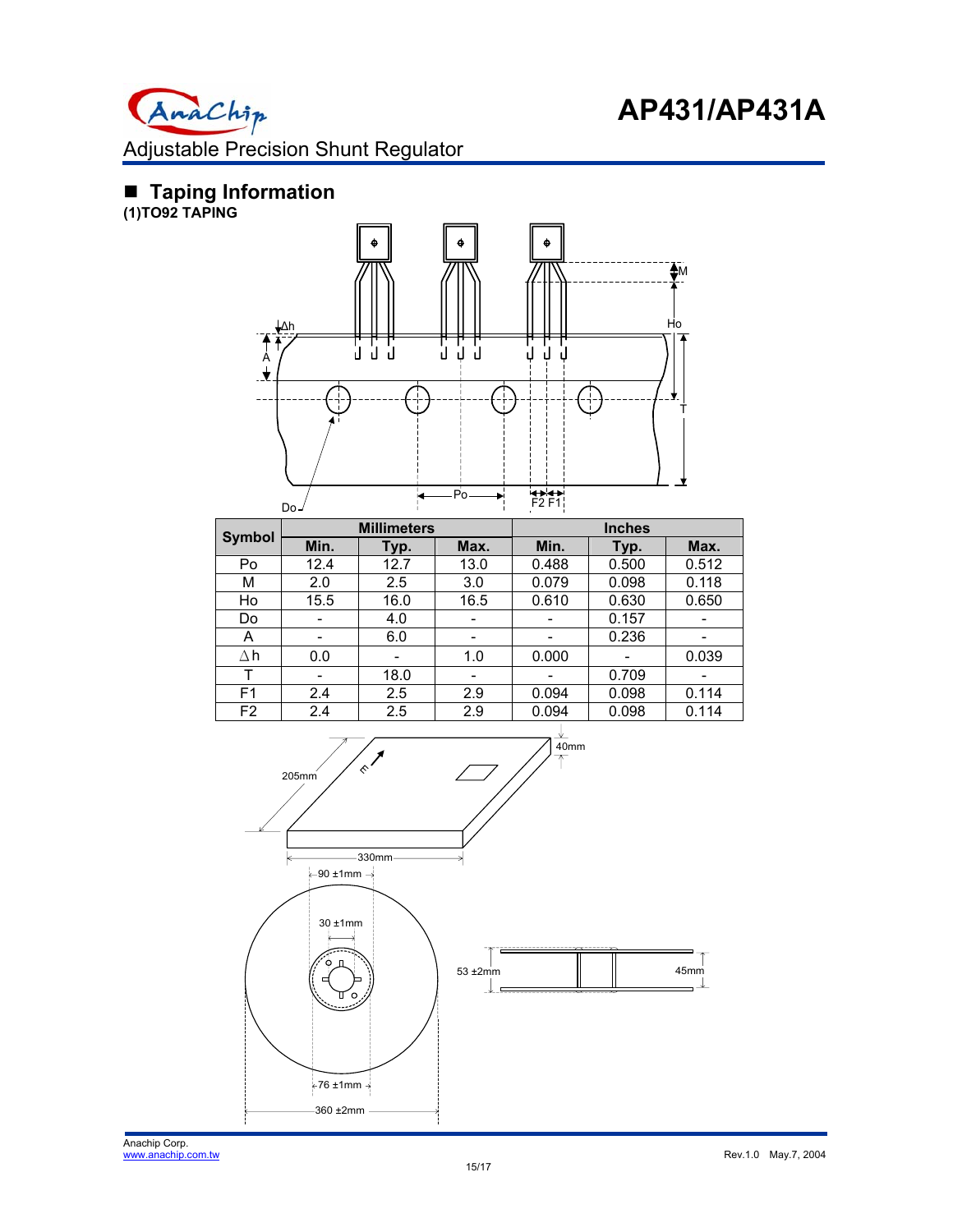

Adjustable Precision Shunt Regulator

# **(2)TO92 TAPING**



|                | <b>Millimeters</b> |       |                          | <b>Inches</b>  |                |        |  |
|----------------|--------------------|-------|--------------------------|----------------|----------------|--------|--|
| Symbol         | Min.               | Typ.  | Max.                     | Min.           | Typ.           | Max.   |  |
| A              | 3.18               | 7.59  | 12                       | 0.125          | 0.299          | 0.472  |  |
| D              | 3.8                | 4     | 4.2                      | 0.150          | 0.157          | 0.165  |  |
| D <sub>1</sub> | 0.36               | 0.445 | 0.53                     | 0.014          | 0.018          | 0.021  |  |
| D <sub>2</sub> |                    |       | 9.0                      |                |                | 0.354  |  |
| F1,F2          | 2.4                | 2.5   | 2.7                      | 0.094          | 0.098          | 0.106  |  |
| $F1-F2$        | $\overline{a}$     | 0.30  | $\overline{a}$           |                | ±0.012         |        |  |
| Н              | 15.5               | 16    | 16.5                     | 0.610          | 0.630          | 0.650  |  |
| H1             | 8.5                | 9     | 9.5                      | 0.335          | 0.354          | 0.374  |  |
| H2             |                    |       | 0.5                      |                |                | 0.020  |  |
| H2A            | ÷,                 |       | 0.5                      | $\overline{a}$ |                | 0.020  |  |
| H <sub>3</sub> |                    |       | 27                       |                |                | 1.063  |  |
| H4             | ÷,                 |       | 20                       |                | $\overline{a}$ | 0.787  |  |
| L              |                    |       | 11                       |                |                | 0.433  |  |
| L1             | 2.5                |       | $\overline{\phantom{0}}$ | 0.098          |                |        |  |
| P              | 12.5               | 12.7  | 12.9                     | 0.492          | 0.500          | 0.508  |  |
| P <sub>1</sub> | 5.95               | 6.35  | 6.75                     | 0.234          | 0.250          | 0.266  |  |
| P <sub>2</sub> | 50.3               | 50.8  | 51.3                     | 1.980          | 2.000          | 2.020  |  |
| T              |                    |       | 0.55                     |                |                | 0.022  |  |
| T1             |                    |       | 1.42                     |                |                | 0.056  |  |
| T2             | 0.36               | 0.52  | 0.68                     | 0.014          | 0.020          | 0.027  |  |
| W              | 17.5               | 18.25 | 19                       | 0.689          | 0.719          | 0.748  |  |
| W1             | 5                  | 6     | $\overline{7}$           | 0.197          | 0.236          | 0.276  |  |
| $---*$         | 253                | 254   | 255                      | 9.961          | 10.000         | 10.039 |  |

 $---*$  = every 20 pcs distance.